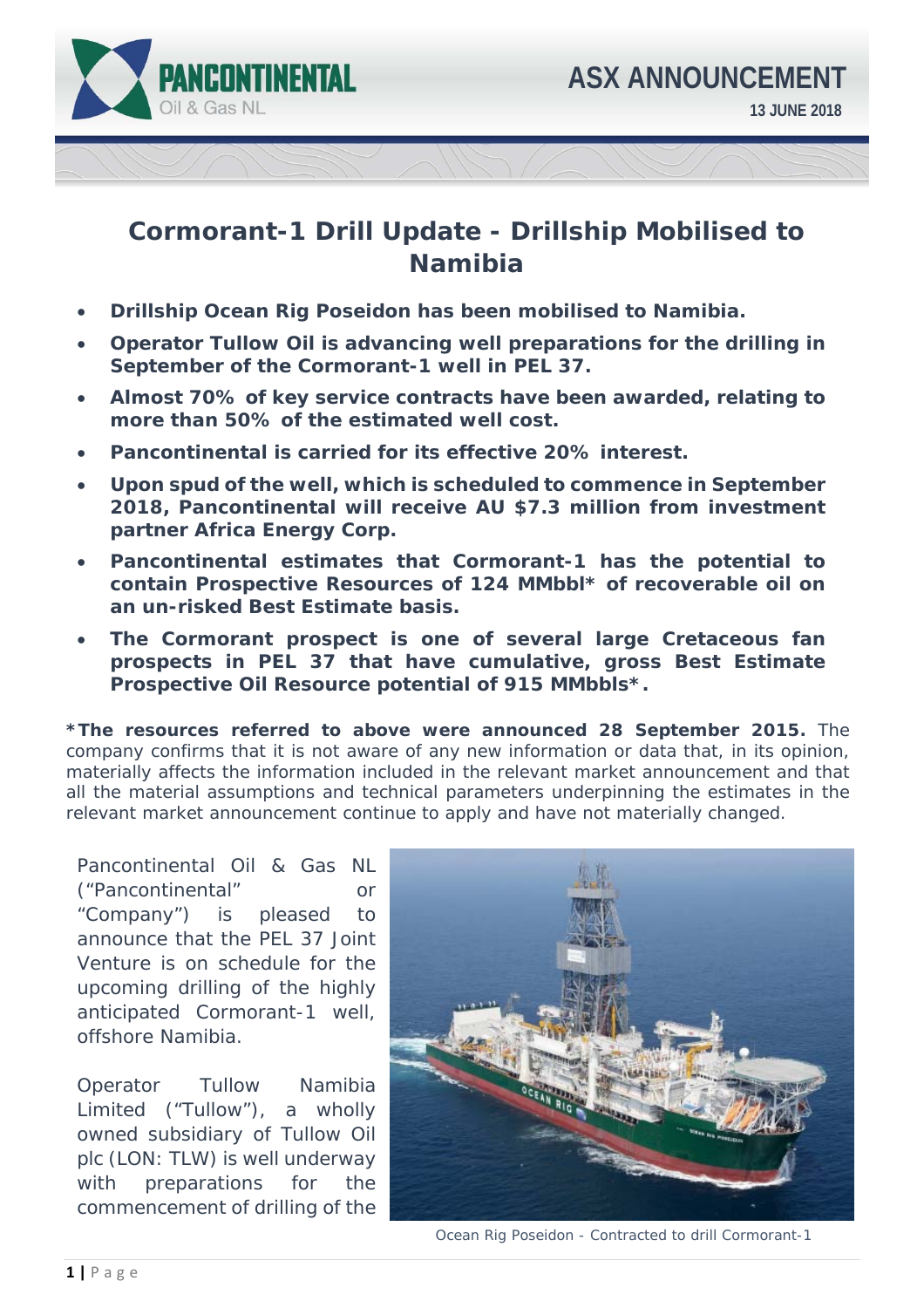Cormorant-1 well as projected in September, 2018. The well will be drilled by the drillship Ocean Rig Poseidon in a water depth of 545m and is expected to take 34 days to reach Total Depth. Ocean Rig Poseidon has already been mobilised to Namibia to drill Cormorant-1.

Almost 70% of critical well service contracts have been let with a number of local Namibian companies successfully securing contracts during the tendering process being managed by Tullow.

Pancontinental farmed out to Tullow in 2013 and will now be fully carried through the cost of drilling the well. The Company's 20% interest is held in a 66.7% owned subsidiary Pancontinental Namibia Pty Ltd that has a 30% interest in PEL 37, where Africa Energy Corp holds the other 33.3% interest.

Pancontinental will also boost its cash reserves by AU \$7.3 million (equivalent to US \$5.5 million) with the second stage payment due from Africa Energy Corp. (TSXV:AFE) at the spud of Cormorant-1 expected in September.

In addition to the entry into the project of Africa Energy in September last year, Indian oil and gas Company ONGC Videsh Limited also farmed in. Earlier this year oil major ExxonMobil announced its farmin to PEL 82 (adjacent to Pancontinental's PEL 37) for a 40% interest.



Commenting on the upcoming drilling of Cormorant-1, Pancontinental CEO, John Begg, said:

*"We are on track for the drilling of Cormorant-1 in September. According to Wood Mackenzie, the global energy research and consultancy group that reports on all aspects of the upstream oil and gas industry, this will be one of the most –watched offshore wells anywhere in the world this year. It has been highly anticipated for a number of years by the Company and our shareholders. We are obviously keen for the well to commence as the first test of the giant– scale oil potential within the Block. No doubt ExxonMobil, who recently farmed into the immediately adjacent acreage, will be watching closely for the outcome".* 

At drilling, the PEL 37 joint venture will consist of: Tullow Namibia Limited (Operator) 35.00% Pancontinental Namibia Pty Ltd 30.00% \*